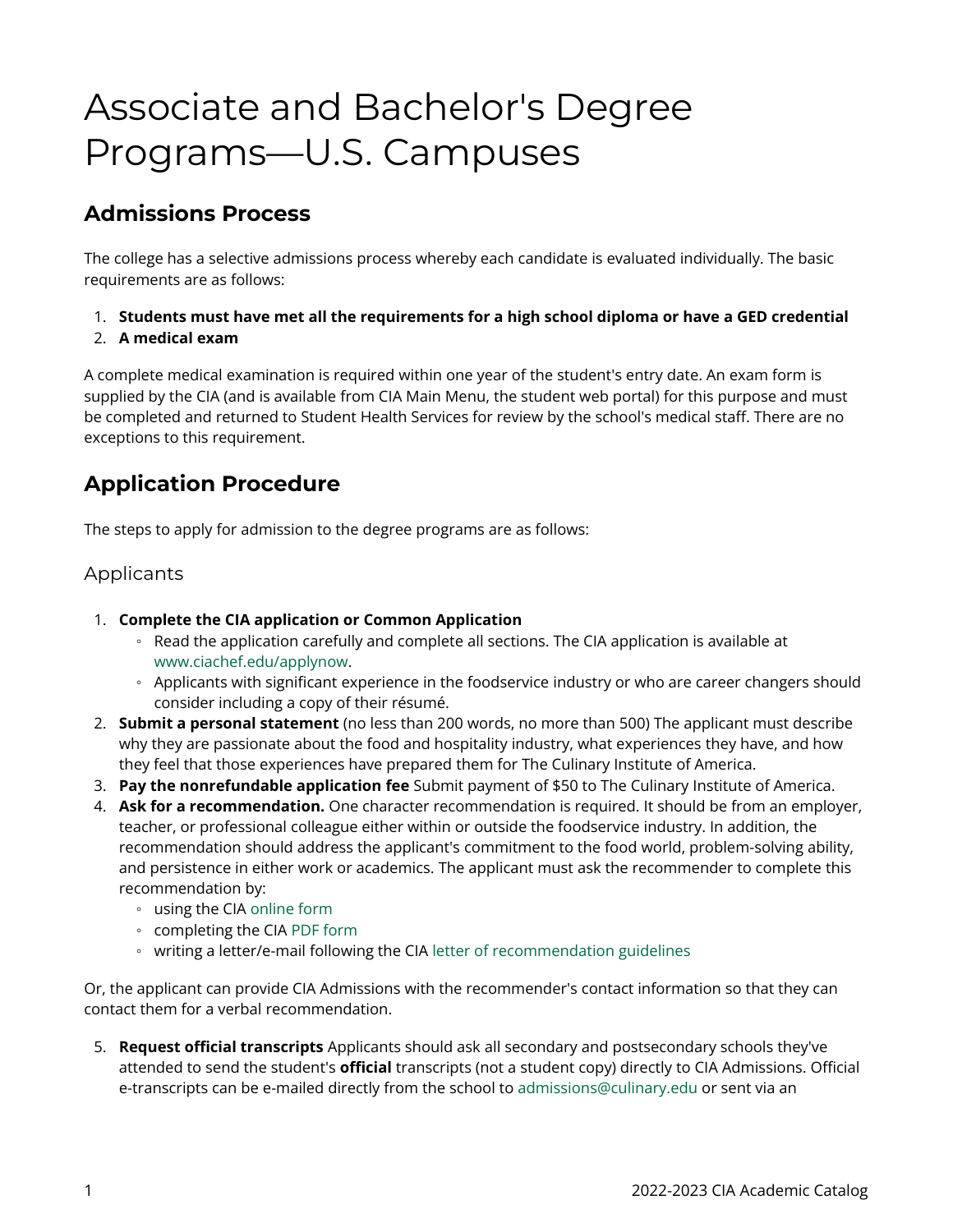electronic database such as Parchment, Scribbles, eScript, and CommonApp. Official transcripts can also be mailed to: Admissions Department, The Culinary Institute of America, 1946 Campus Drive, Hyde Park, NY 12538-1499.

- **For applicants who hold an equivalency diploma,** the official test scores must be submitted.
- **For high school students,** the transcript must be complete through the 11th grade, and indicate what courses they'll take in the 12th grade or show their marks for the 12th grade. Applicants must have met all the requirements for a high school diploma or have received an equivalency diploma to enroll at the CIA.
- **Applicants who have matriculated in a college-level degree program** and have completed the equivalent of 24 or more college credits are not required to submit a high school transcript. Academic transcripts are required for all colleges attended.
- 6. **Submit SAT and/or ACT scores** The college strongly recommends that students who have taken the SAT and/or ACT include their scores, as they may help students qualify for one or more scholarships.
- 7. **Submit the required application materials to CIA Admissions** Materials can be submitted through the student's online application profile; via an electronic database such as Parchment, Scribbles, eScript, and CommonApp; or by mail to: Admissions Department, The Culinary Institute of America, 1946 Campus Drive, Hyde Park, NY 12538-1499.

Most CIA students will have had some experience in food—including culinary classes during high school or college, work in the food industry, or extensive personal cooking or baking activities. If the applicant needs to confirm their interest in a food career or their choice of major at the CIA, the CIA recommends that the applicant gain hands-on experience in a classroom, work, or volunteer setting prior to enrolling at the college.

#### Junior-Year Applicants

#### **CIA associate degree program students**

CIA associate degree students interested in pursuing a bachelor's degree program should contact the Center for Career and Academic Advising for the appropriate form.

After completion of the AOS or AAS course work, students who are accepted into the bachelor's degree program may enroll with two outstanding grades from the final AOS or AAS semester. Passing grades and a cumulative GPA of 2.0 for the associate degree program must be verified during the student's first bachelor's semester in order to continue into the second bachelor's semester.

#### **CIA associate degree graduates**

CIA graduates interested in pursuing a bachelor's degree program at the CIA should contact the Center for Career and Academic Advising for the appropriate form. Graduates who are applying for admission should note that they may need to complete any associate-level courses that have been added to the curriculum since they graduated.

#### All Applicants—Points to Remember:

- The Admissions Committee reviews all applications, which are valid for 18 months. Please note that the CIA does not return any materials sent as part of the admissions review process. **Do not submit original diplomas and certificates, as they will not be returned.**
- Students accepted to the New York or California campuses for the bachelor's or associate degree may choose to defer their enrollment for personal reasons. The CIA will honor first requests as long as the student's new start date is within 12 months of their original entry date. All subsequent requests for deferment beyond 12 months will require the student to reapply for admission.